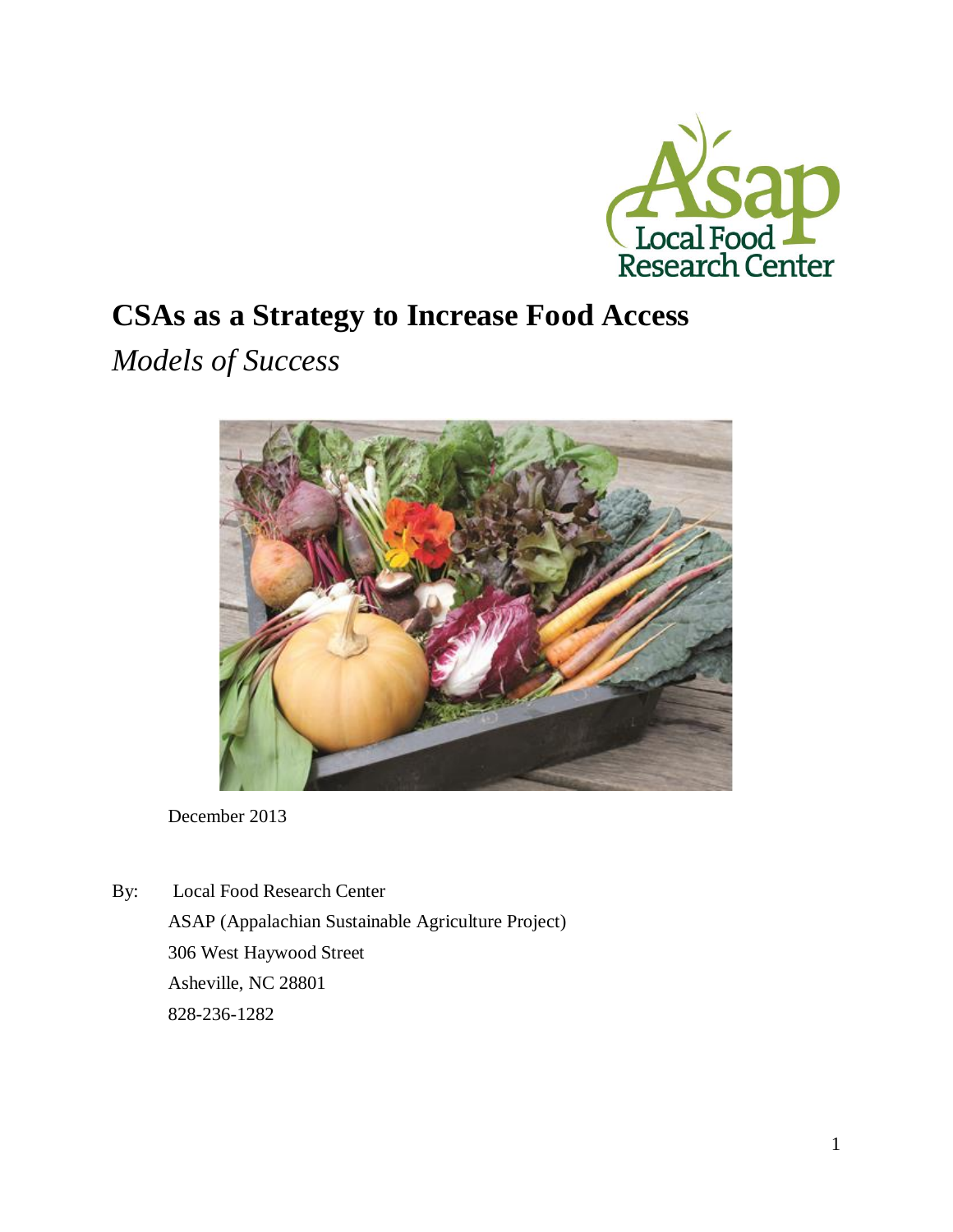#### **About ASAP (Appalachian Sustainable Agricultural Project)**:

ASAP has been a national leader in the local food movement for more than a decade. ASAP's mission is to help local farms thrive, link farmers to markets and supporters, and build healthy communities through connections to local food. The organization's work includes a broad array of planning, communication, grassroots organizing, research, and advocacy in order to generate awareness and increase consumer demand for local food and farms, develop the regional capacity to support local farms, expand the availability of locally grown food, and foster systemic change in agriculture and the food system.

[www.asapconnections.org](http://www.asapconnections.org/)

This report is based work supported by the Farmers' Market Promotion Program (FMPP) Grant Program, Agricultural Marketing Service, USDA, under award No. 12-25-G-1380. Any opinions, findings, conclusions, or recommendations expressed in this publication are those of the author(s) and do not necessarily reflect the view of the U.S. Department of Agriculture.

Suggested Citation: Local Food Research Center. "CSAs as a Strategy to Increase Food Access: Models of Success." Asheville, NC. Appalachian Sustainable Agriculture Project, 2013.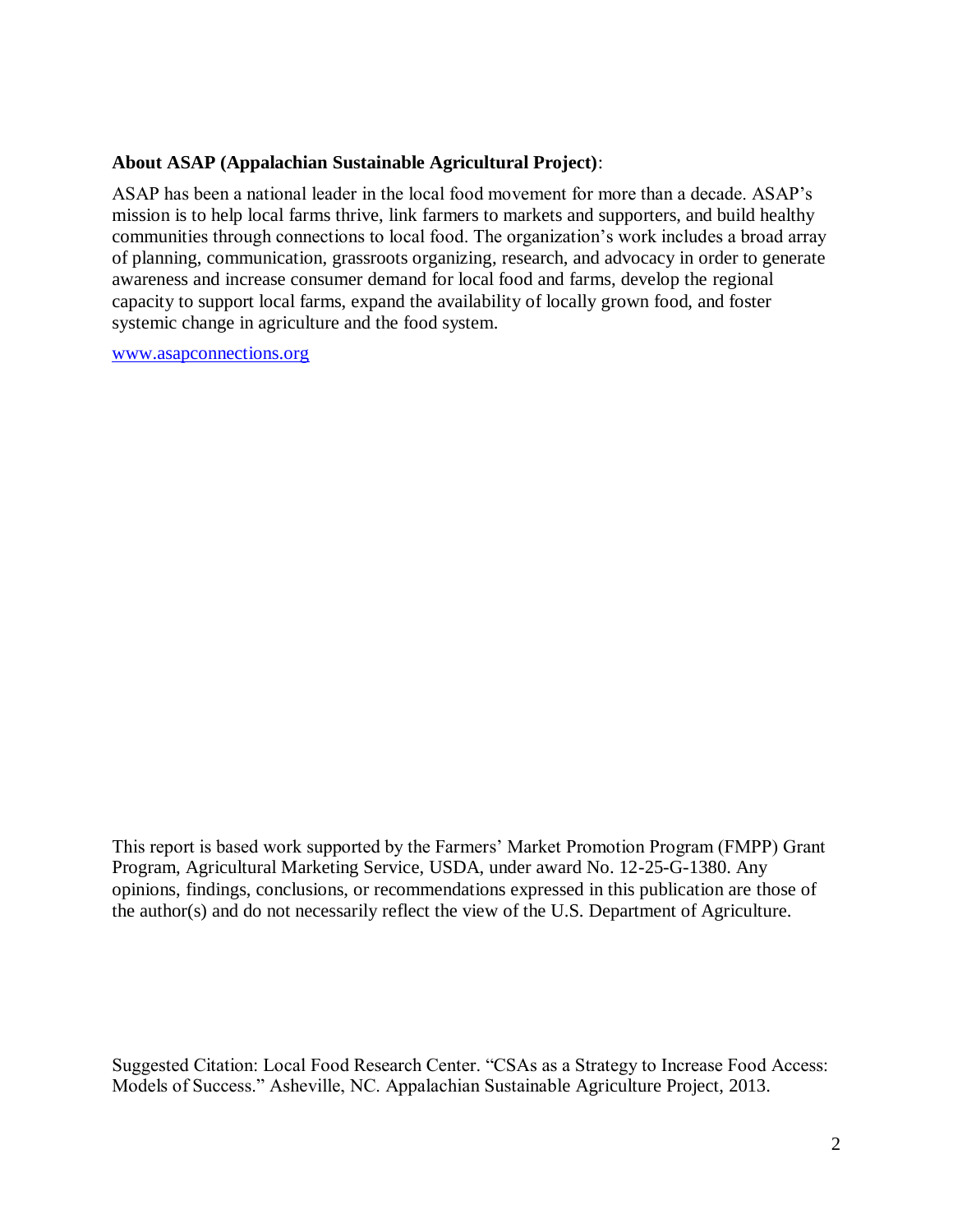Western North Carolina is home to 16 United States Department of Agriculture (USDA) identified food deserts, or areas with little or no access to the foods required to maintain a healthy diet (see Figure 1). Research conducted by PolicyLink<sup>1</sup> and the National Sustainable Agriculture Information Service<sup>2</sup> indicate that participation in and increased access to Community Supported Agriculture (CSA) is one way to address food insecurity and improve access to healthy, direct market food outlets in food deserts. For this report, ASAP's Local Food Research Center identified 14 initiatives from around the country that are currently using customized CSA food access models to address food insecurity in their communities. The projects presented cover a range of approaches to address food access and include information for assisting specific at-risk populations: those with meager food budgets, those who participate in federal nutrition assistance benefits programs, those suffering from food-related health issues, and seniors on fixed incomes.

#### **Figure 1. Food Deserts in WNC by Census Tract**

 $\overline{a}$ 



# Food Deserts by Census Tract

<sup>&</sup>lt;sup>1</sup> Rebecca Flournoy, "Healthy Food, Healthy Communities: Promising Strategies to Improve Access to Healthy Food and Transform Communities" (PolicyLink, 2010), 18.

<sup>&</sup>lt;sup>2</sup> Katherine Adam, "Community Supported Agriculture" (ATTRA-National Sustainable Agriculture Information Service, 2006), 4.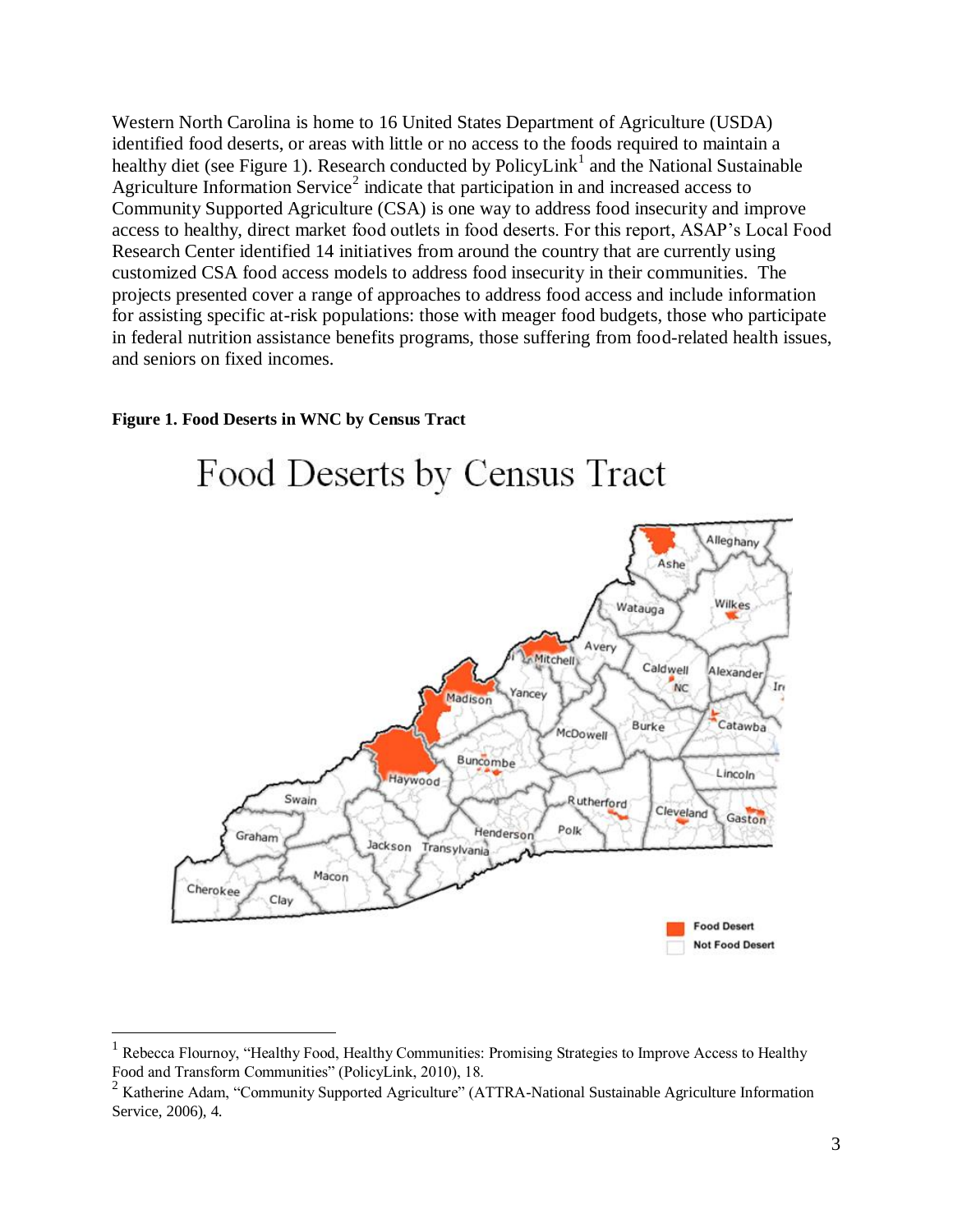## **CSAs to Address Affordability**

Many factors contribute to a person's ability to access fresh, healthy food: physical mobility, proximity to a store that offers healthy choices, access to transportation, etc. However most discourse around food access, or the lack thereof, centers around the affordability of fresh food and the resources available to low income individuals to help them access local produce. It is not always true that produce purchased directly from farmers is more expensive than that produced in grocery stores, $3$  but in the case of a traditional CSA program where customers are expected to pay for their \$300-\$600 shares up front, the financial barrier can be insurmountable for people on meager, fixed food budgets.

CSA models are emerging around the country to specifically address the issue of CSA affordability. The following nine examples offer solutions to help low income individuals access CSA programs, and CSA producers to access new clients.

# Uprising Organics (Anacortes, WA)

Uprising Organics is a small, diversified organic vegetable farm with a mission to serve whole, healthy foods to underserved communities. In 2007 Uprising Organics began a Food Stamp-only CSA to supply Supplemental Nutritional Assistance Program (SNAP) recipients in the Washington area.

In a traditional CSA structure, customers purchase a "share" of the harvest prior to annual planting. In return, they receive a weekly or bi-weekly box of fresh produce, meats, cheeses, or flowers throughout the growing season. However, federal law prohibits SNAP recipients from paying in advance with their Electronic Benefit Transfer (EBT) funds. To get around this obstacle, the farmers of Uprising Organics were able to use seed money to cover their early planting expenses and then allow their subscribers to pay each week for their box. These EBT payments are then used to replenish the seed money for the next year's planting. In their first year of operation the farm was able to raise enough capital to underwrite eight shares.

Uprising Organics offers three levels of subscriptions:

- \$10 per week for an individual (\$200 per season)
- \$15 per week for couples or a small family (\$300 per season)
- \$20 per week for a full-family share (\$400 per season)

The program has now successfully been in operation for five years. When asked for advice for other farmers considering accepting EBT as payment for a CSA share, the owners of Uprising Organics have this to say:

<sup>&</sup>lt;sup>3</sup> Anthony Flaccavento, 2011. "Is Local Food Affordable for Ordinary Folks ? A Comparison of Farmers Markets and Supermarkets in Nineteen Communities in the Southeast." *SCALE, Inc.*  http://www.ruralscale.com/resources/downloads/farmers-market-study.pdf.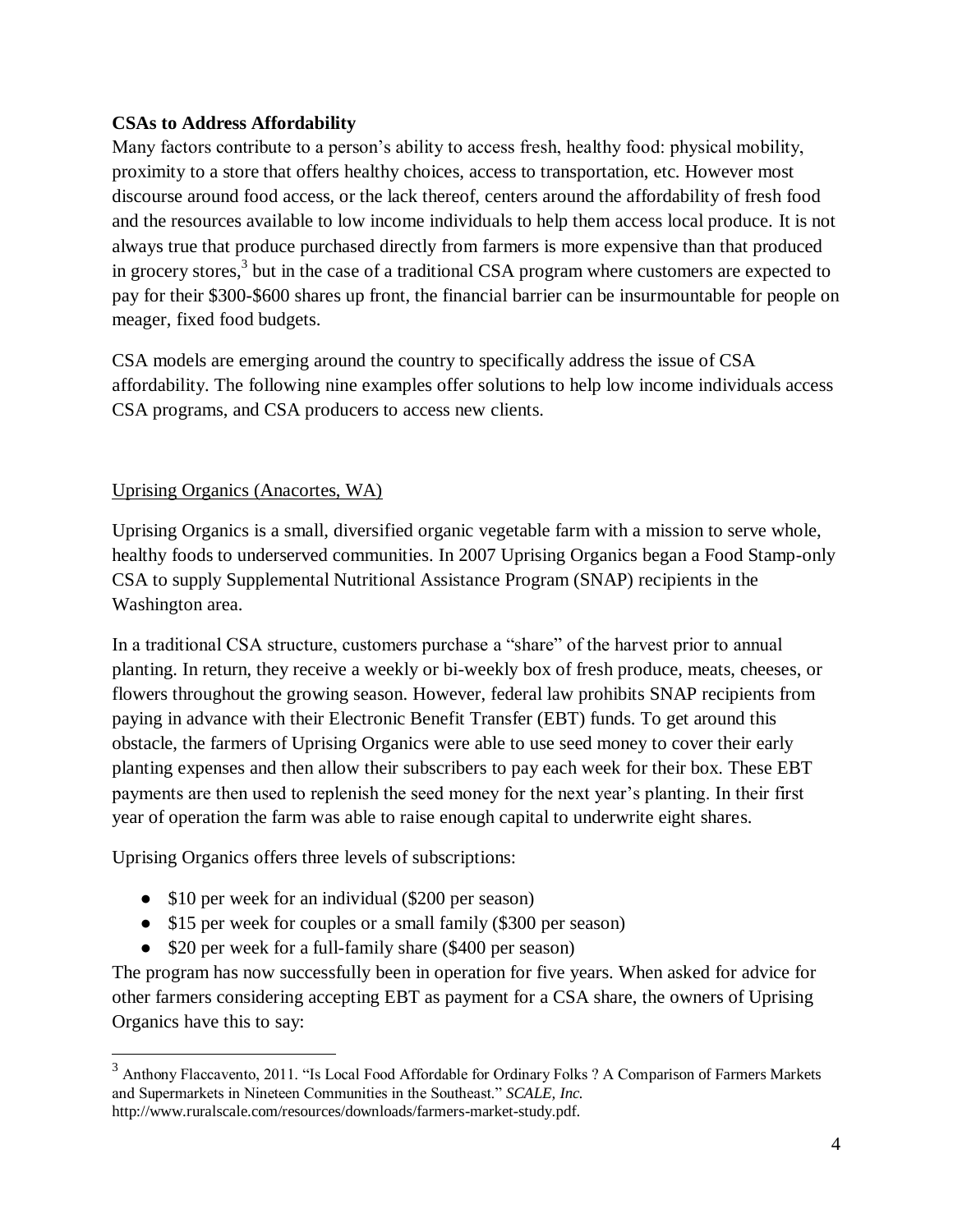"Start early! It took six to eight weeks to get set up and get the machine. Don't listen to [state bureaucrats] if they say you have plenty of time. Budget in extra time so that you will be set up and ready to go with machine in hand when it is time to deliver your first CSA share."

For more information see: [http://www.greentowns.com/initiative/community-supported](http://www.greentowns.com/initiative/community-supported-agriculture/uprising-organics-farm-bellingham-wa)[agriculture/uprising-organics-farm-bellingham-wa](http://www.greentowns.com/initiative/community-supported-agriculture/uprising-organics-farm-bellingham-wa)

# Chelsea Community Supported Agriculture (Chelsea, NY)

Like the state of Washington, New York State places limits on the way SNAP recipients are able to spend their funds, prohibiting a lump sum payment for a CSA. In response, the Chelsea Community CSA in partnership with Chelsea residents, Stoneledge Farm, and the nonprofit Hudson Guild decided to work together to find a way for local low income residents to more easily access CSA programs in their area.



The Chelsea CSA project obtained a \$4,000 grant from

Hunger Action Network to establish a revolving loan fund for CSA members. The revolving loan fund allowed the group to pre-pay farmers for the season. The fund is then replenished throughout the growing season by members as they pay for their shares on a bi-weekly basis. Though anyone is eligible for a share, discounted shares and payment plans are offered to families earning under \$25,000 per year, SNAP recipients, residents of public housing, or others with extenuating circumstances. Funds from full-paying members are used to help subsidize the share price of lower-income members.

Members receive vegetable shares sufficient to feed a family of two to three people. Add-ons of fruit and meat are also available. Any uncollected shares are delivered to a local Children's Center which provides food to over 1,100 people daily, further increasing the local community's access to fresh, healthy foods.

For more information see:<http://www.hungeractionnys.org/faces7.html>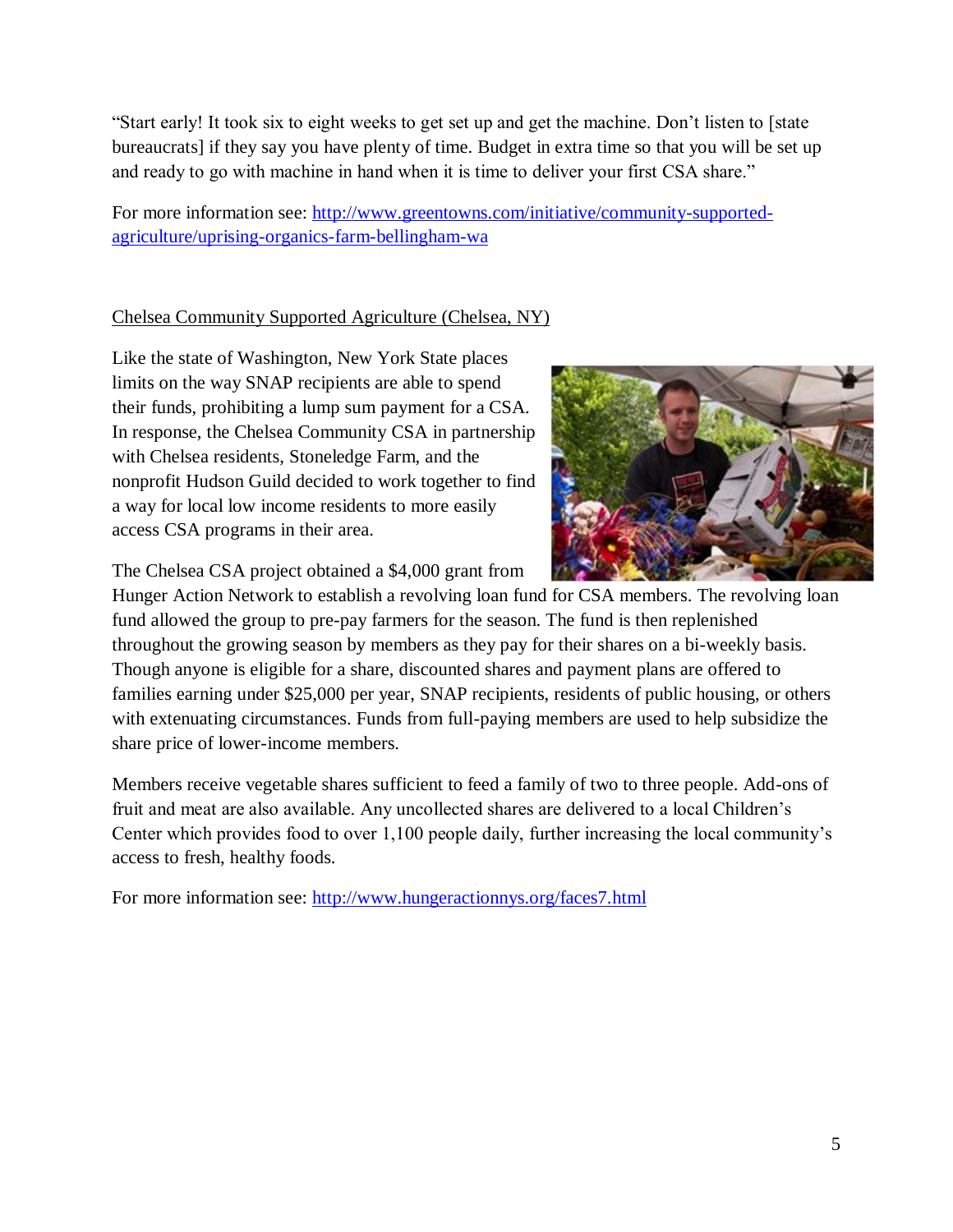#### Canticle Farm CSA (Allegany, NY)

Alleghany County New York is home to Canticle Farm, a nonprofit CSA farm sponsored by the Franciscan Sisters of Allegany. The farm offers traditional CSA packages that range from \$85 for a small spring share to \$640 for a large summer share. In addition, the farm has incorporated special programs for those who might not be able to afford the up-front costs of CSA membership: a revolving loan fund and a working share option.

Just like the Chelsea Community Supported Agriculture project, Canticle Farm received funding from Hunger Action Network to establish a revolving loan fund to allow low-income shareholders to pay for their boxes throughout the season rather than in one lump sum. The initial fund amount was used to purchase farm inputs for the first season, with CSA members replenishing the fund with their weekly payments over the course of the first year of the program.

In addition to flexible payment options, Canticle farms also offers members with annual income below \$25,000, those on Medicaid, those on Social Security, those on SNAP, or those who live in public housing to participate in a work share program. For every hour a low income member works on the farm, they receive a \$6 discount from their share price. In this way, Canticle farms not only addresses the inflexibility of Nutrition Assistance Benefit payment plans, but helps members to subsidize the cost of their food through labor, all while connecting them to the process of growing healthy, fresh food.

For more information see:<http://www.canticlefarm.org/>

#### Solidarity Food Network, a project of Future Farm (Van Etten, NY)

The Solidarity Food Network CSA began as an effort to attract low income customers to the Future Farm CSA program. Realizing that a payment of \$300 up front for a season's share might not be doable for low income residents, the farm instituted a program where families with incomes below \$20,000 per year could pay their subscription fees in \$30 monthly increments.

In general, farming is a business with slim profit margins, and offering 20 shares such a low price wasn't going to be easy. To help alleviate the burden, Future Farm implemented a number of measures to offset the financial losses. For instance, CSA members are required to work on the farm twice per season to reduce labor costs. The farm also uses solar panels for electricity and a compost-heated greenhouse. The farm uses cold-frames to extend the growing season, and all plant beds are fenced in to control predation from large pests.

Even with all of their cost saving strategies, the only reason the farm is able to absorb the cost of the reduced price shares is because of the farm owner's outside job. However, the owners of the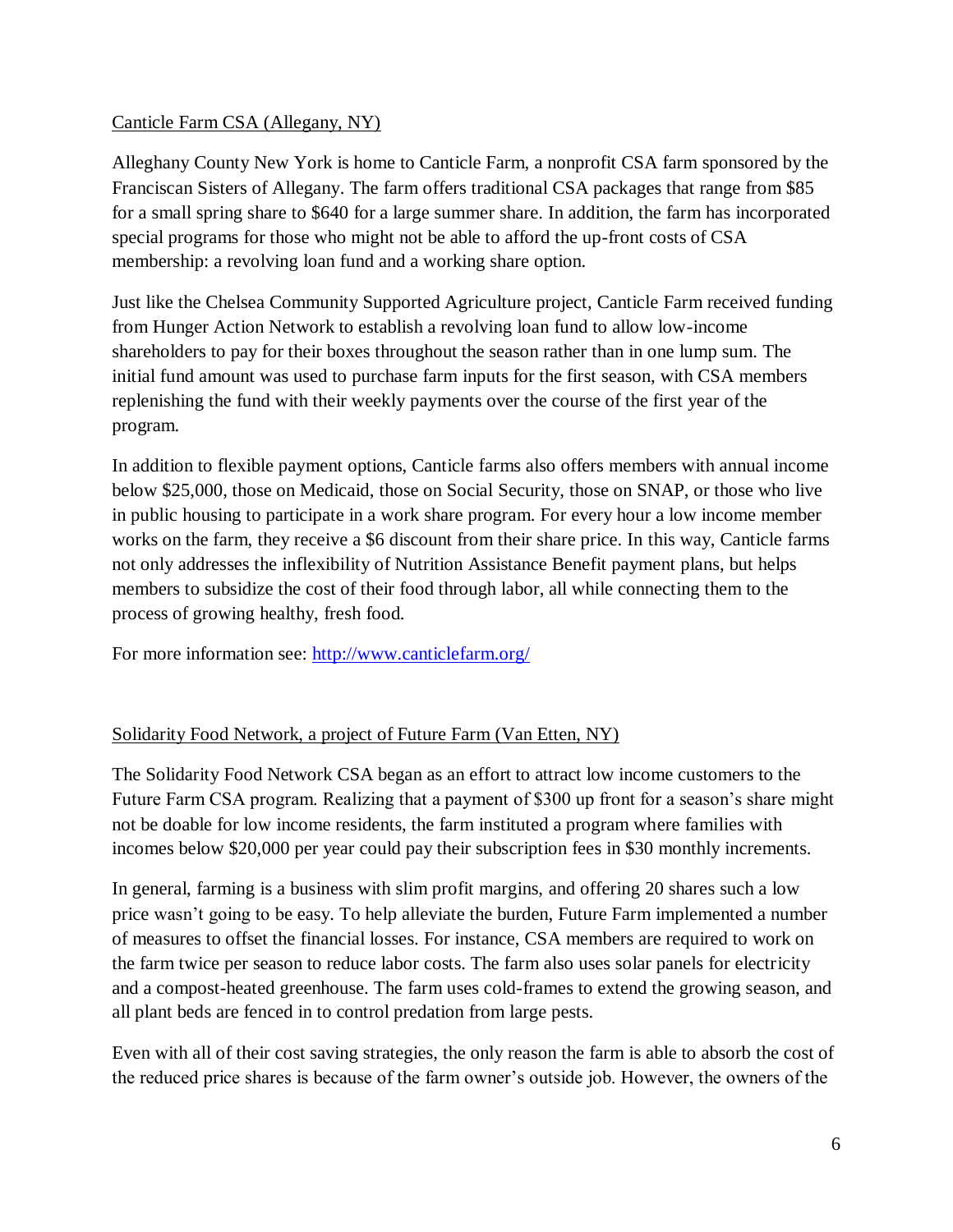farm believe that as they build their membership, the farm will grow sufficiently stable to be economically viable, independent of outside support.

For more information see:<http://www.hungeractionnys.org/CSAProfiles.pdf>

## Corbin Hill Road Farm (Bronx, NY)

Corbin Hill Road Farm (CHRF) is a for-profit social venture that believes in empowering its CSA members by making them shareholders in the company. Of the \$500,000 in capital that was raised to get the project going, 72 percent came from African American and Latino residents of the Bronx community. Once the venture becomes profitable, CHRF plans to offer members the



opportunity to own equity in the venture, giving members a stake in CHRF's success.

CHFR works with a group of 13 small New York farms to aggregate and distribute product to CSA members. The membership terms of the program are flexible, allowing members to pay on a rolling basis with cash, check, SNAP benefits, or credit card. What's more, members are able to give input on what the farmers grow each season for shareholders. In the Harlem and Bronx neighborhoods that the program serves, this

means "fewer 'crazy' herbs and more potatoes." CHFR is an opportunity for local residents to not only access fresh and healthy food from local New York farms, but as the project continues, an opportunity for them to shape their local food environment.

For more information see:<http://corbinhillfarm.com/>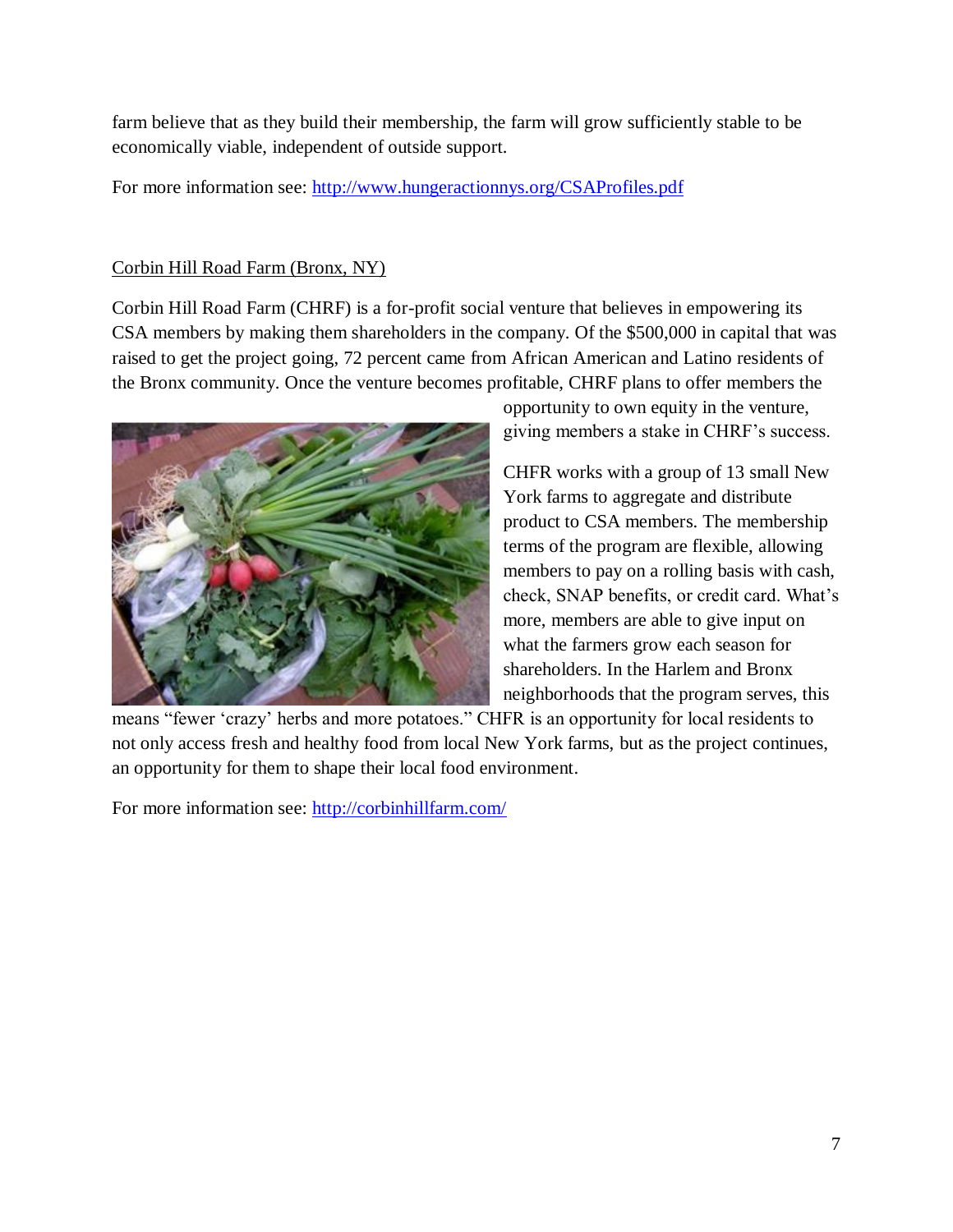#### El South Bronx CSA (Bronx, NY)

El South Bronx CSA uses a two pronged approach to help all local residents access fresh, local foods: a sliding scale payment system and a restaurant subsidy program.

The El South Bronx CSA sliding scale system is a straightforward model that uses full priced shares to help subsidize the cost of shares for low income members. The sliding scale is based on the combined household income or the combined incomes of all individuals splitting a share. At the beginning of the season, El South Bronx meets with its partner farm to determine the price of a share. Once the price is set, El South Bronx staff can determine the division of that cost among members. For example, if the farm sets the share price at \$200, El South Bronx will charge higher-income patrons \$300 and the lower-income clients \$100. Low-income clients are able to pay their fee using an onsite wireless EBT terminal.

In addition to the sliding scale, El South Bronx CSA is able to further subsidize low-income residents' shares through a restaurant CSA program. Small New York City restaurants are able to purchase CSA shares, but are charged an additional 20 percent per order. The 20 percent charge is used to further subsidize the cost of shares for low-income shareholders.

For more information see: [http://www.facebook.com/pages/South-Bronx-](http://www.facebook.com/pages/South-Bronx-CSA/143395409060622?sk=info)[CSA/143395409060622?sk=info](http://www.facebook.com/pages/South-Bronx-CSA/143395409060622?sk=info)

#### Groundwork Lawrence Share-a-Share Program™ (Lawrence, MA)

The Groundwork Lawrence Share-a-Share Program helps low income individuals or those facing financial hardship to access their CSA program through the generosity of established shareholders. CSA members are able to make tax-deductible donations to the Sharea-Share fund to subsidize the cost of a CSA share for a needy family. The Program reports that in 2011 their shareholders raised \$10,000 through the program, and in 2012 that number increased to \$12,000. With small vegetable shares costing as little as \$86 per month, the Share-a-Share Program provides many families in the Lawrence area with access to fresh, local foods.



For more information see:<http://www.groundworklawrence.org/shareashare>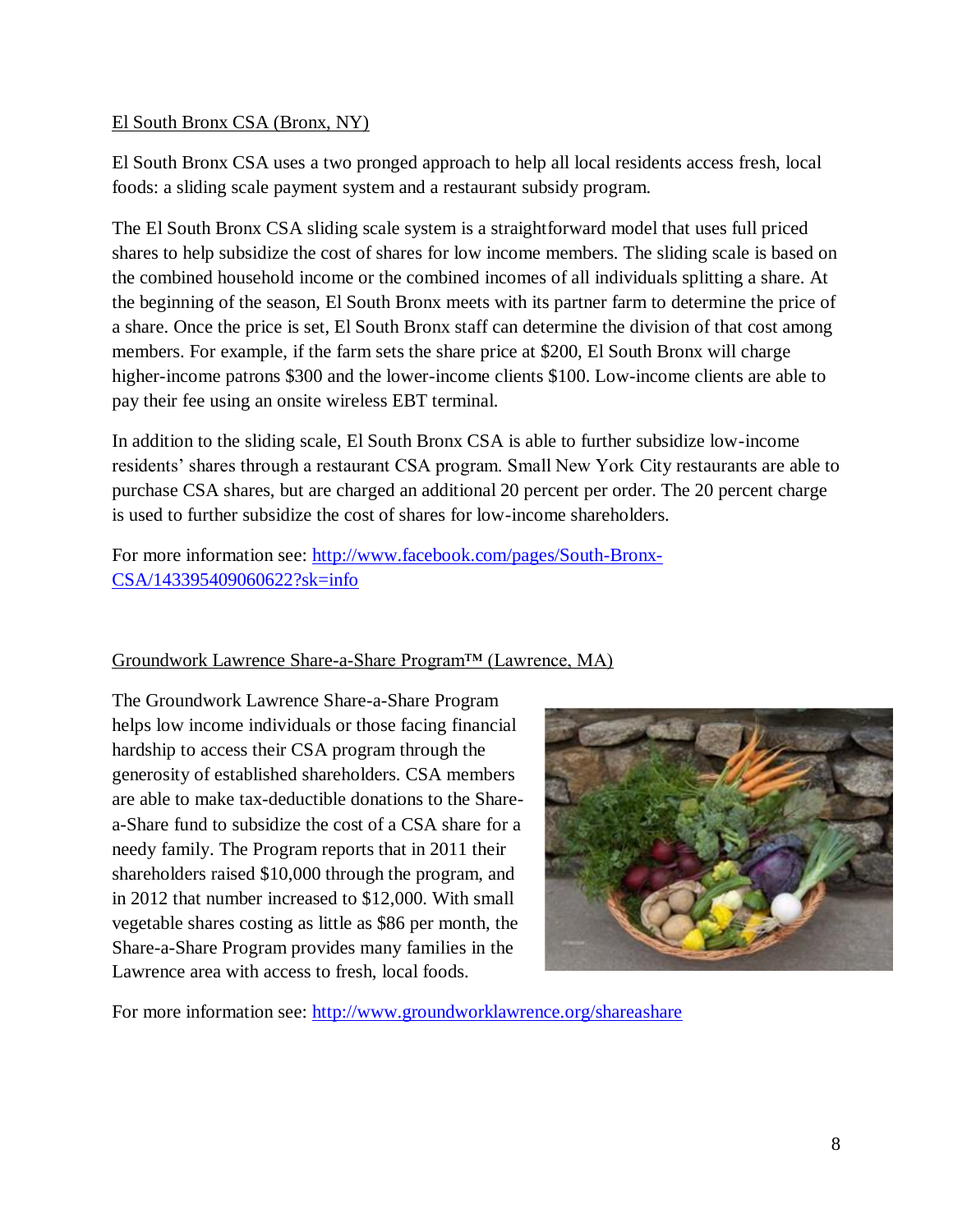#### Harvest Dinners on the Farm by Healthy Food for All (Ithaca, NY)

Healthy Food for All is a collaboration between local CSA farms in New York and the Cornell Cooperative Extension Tompkins County. The CSA farms that are part of the group already take EBT payments for CSA shares, but Healthy Food for All thought that they could do even more to help low income residents in their community access fresh, local foods. The group came up with the idea of Harvest Dinners: nights of farm-to-table meals, local spirits, and community fun with all proceeds going to the subsidy of CSA shares for low income families.

Harvest Dinners are held once a month with tickets starting at \$75 per person. For every four tickets sold, the program is able to offer one family a season of fresh produce. Diners are treated to a multi-course meal complete with local wines or beers, music, and stories from the farmers, winemakers, brewmasters, and chefs who have made the evening possible. The events are very popular; all of the dinners held in 2012 sold out.

For more information see:<http://www.healthyfoodforall.org/harvestdinners.htm>

#### **CSA to Address Hunger Relief**

Many communities are home to food assistance programs that work to help residents struggling with food insecurity and hunger acquire the food they need. Most of these food assistance organizations rely on shelf-stable, non-perishable items to serve their clients. However the following CSA programs have found strategic and creative ways to get fresh, local foods into local food pantries, food banks, and soup kitchens.

#### Local Produce Link by Fresh Food for All (New York, NY)

Working in partnership with the United Way of New York City, Local Produce Link brings fresh local vegetables to needy residents through their Fresh Food For All program. Using funding from the Hunger Prevention and Nutrition Assistance Program (HPNAP), the program prepurchases boxes of produce from local farmers who provide a weekly delivery of six to eight boxes of produce to a centralized "hub" each week. Four nearby food pantries pick up the boxes and distribute 180 pounds of vegetables to their clients within two days of harvest. In addition to providing fresh produce, the program goes even further by offering cooking demonstrations to food pantry staff to help them learn to cook with local vegetables, and by taking pantry staff on farm visits to learn about where their local, fresh cooking ingredients come from.

For more information see:<http://www.justfood.org/fresh-food-all/local-produce-link>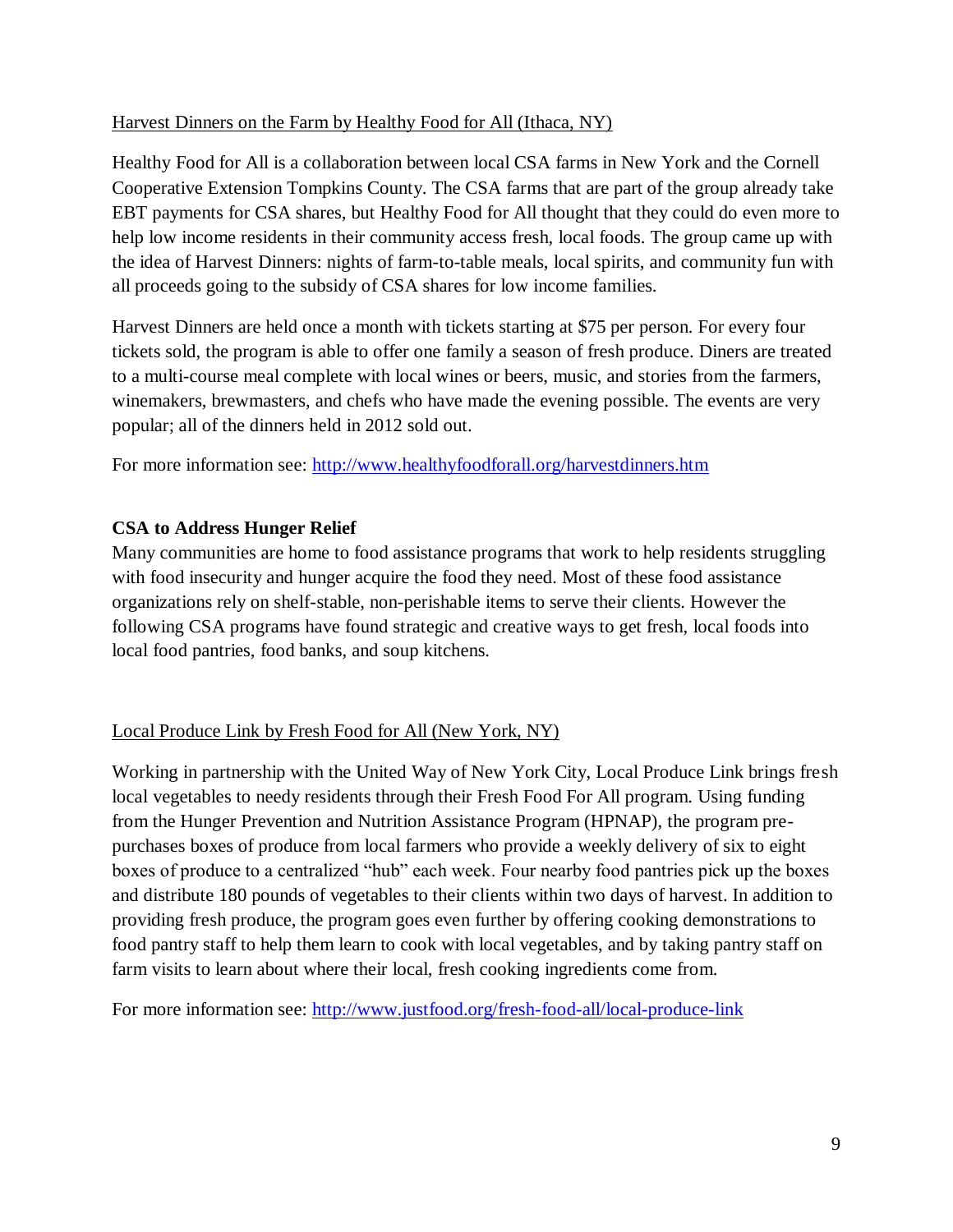#### Rochester Roots School-Community Garden Club (Rochester, NY)

In an innovative melding of Farm to School activities and hunger relief, the students who help out in the Rochester Roots School-Community Garden Project learn about nutrition, organic gardening, ecology, and community while providing fresh local produce to local needy families. In addition to retail sales of heirloom vegetables, herbs, flowers, and skin salves to local restaurants and residents, the program is responsible for four CSA shares that provide food for a local soup kitchen. The proceeds from sales to residents and restaurants help to subsidize the cost of the CSA shares and, in this way, Rochester Roots is able to work towards its goal of promoting community food security and fostering community development through sustainable urban agriculture activities.

For more information see:<http://www.rochesterroots.org/>

# **CSA to Address Diet-related Disease**

Poor nutrition and diet related diseases affect individuals from all cultural and economic backgrounds. However, a balanced diet rich in fresh fruit and vegetables is associated with lower rates of chronic disease and overall improved health. The following CSA models provide examples of the ways that some groups are using CSA shares to promote health and wellness among community members.

# Highland General Hospital (Oakland, CA)

Highland General Hospital began its CSA program as a way to promote health and wellness among employees and patients. Using funding from the hospital's Physician Foundation, and with support from the California Endowment funded Healthy Eating, Active Communities Initiative, the hospital partnered with West Oakland's Peoples Grocery to have a truckload of



fresh fruits and vegetables delivered to the hospital each week. People's Grocery, which is a community-based organization that operates a network of food projects in West Oakland, runs the GRUB Box, a flexible CSA program that allows members to choose from a variety of subscription packages and then delivers produce on a weekly or biweekly basis.

For \$24 per box, Highland General

Hospital staff members receive 12 to 14 pounds of fresh produce. Additionally, the hospital has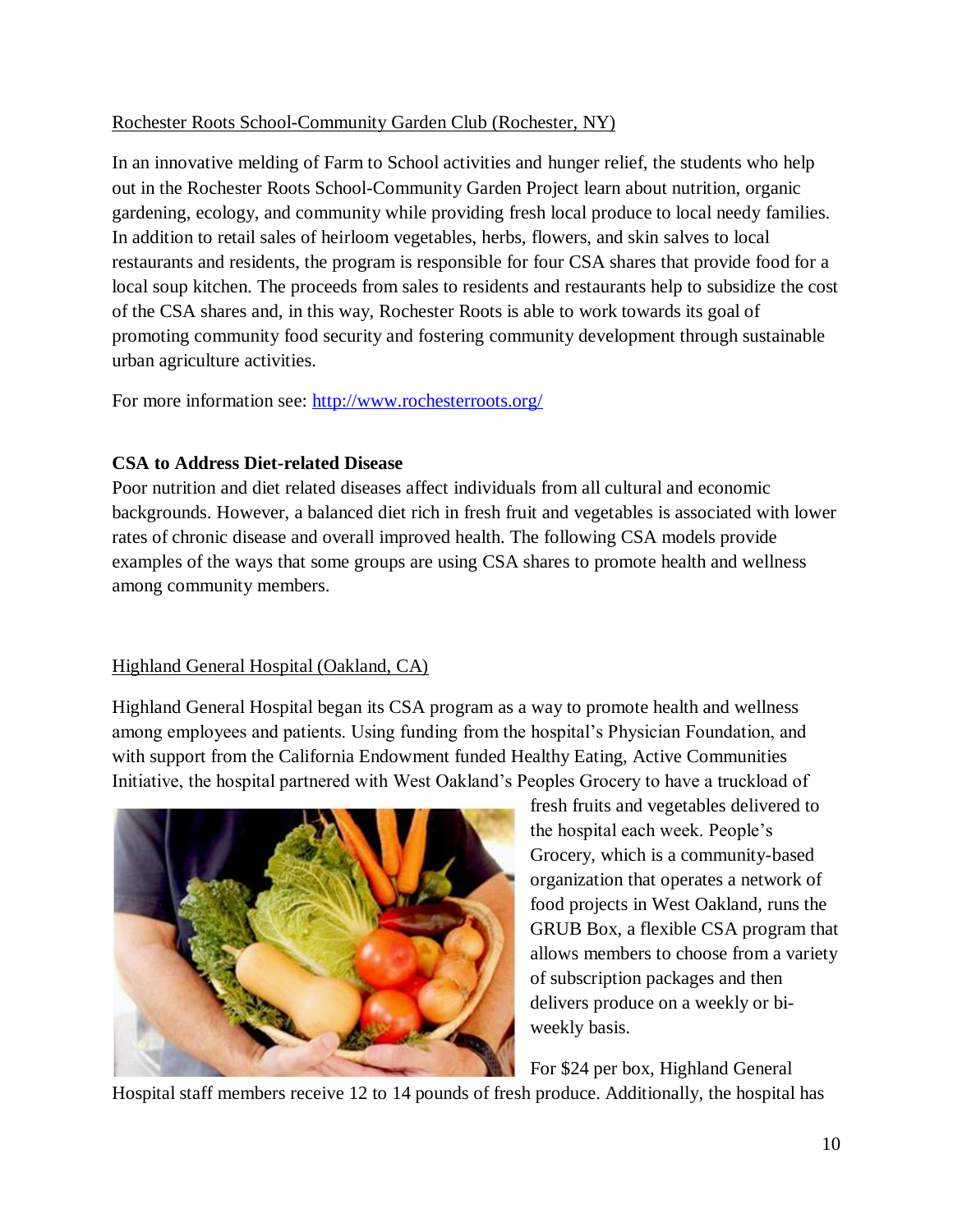structured the program so that part of the payment for each share goes toward helping subsidize a free or reduced-price produce box for low-income patients. The hospital promotes the program by offering free samples of produce to department personnel to try, as well as providing cooking demonstrations for staff to teach them different ways to prepare the fresh produce. The partnership between Highland General Hospital and People's Grocery is viewed as another way that hospital doctors and staff promote a culture of wellness in their community.

For more information see:<http://www.californiaconvergence.org/gallery/story/oakland-hospitals> or [http://oaklandlocal.com/article/highland-hospital-peoples-grocery-partner-affordable-produce](http://oaklandlocal.com/article/highland-hospital-peoples-grocery-partner-affordable-produce-grub-box)[grub-box](http://oaklandlocal.com/article/highland-hospital-peoples-grocery-partner-affordable-produce-grub-box)

#### Phat Beets Produce (Oakland, CA)

Established in 2007, the Phat Beets Produce collective works to support food justice in Oakland, California through a variety of programs including farmers markets, workshops, co-ops, and more. One of these offerings is the Beet Box CSA program, which offers shares of pesticide-free and/or organically grown local produce grown on a diverse group of minority-run North Oakland farms. Going beyond providing fresh, healthy food to their share members, Phat Beets Produce works to help improve the diet and health of other community members through their Beet *Bux*  program. Each full share Beet Box purchase provides a \$2 Beet Bux voucher for a family suffering from diet related illness (families are identified at a clinic located in the same location as the Phat Beets Produce farmers market). The Beet Bux are redeemable at the farmers market, and the program enjoys high participation rates and great success.

For more information see:<http://www.phatbeetsproduce.org/the-beet-blog/home/>

#### **CSA for Seniors**

Older adults can face a variety of obstacles that limit their ability to access fresh, healthy food including issues with transportation, working with a moderate fixed income, or personal issues with mobility that might limit their ability to shop for and prepare foods made from fresh food items. The following CSA models focus on seniors in an effort to decrease the obstacles that can limit seniors' access to fresh local foods and increase their participation in the local food and farm community.